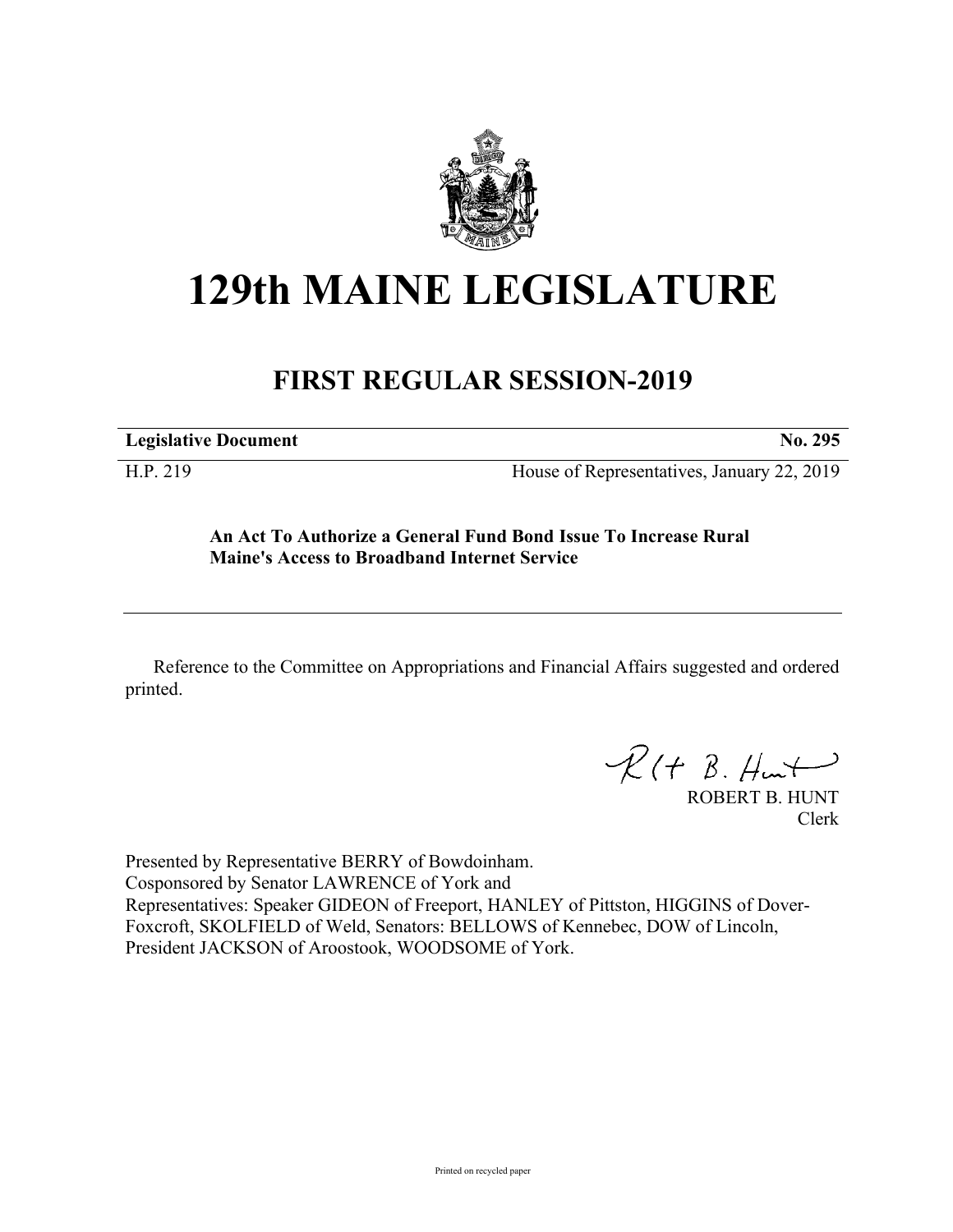**Preamble.** Two thirds of both Houses of the Legislature deeming it necessary in accordance with the Constitution of Maine, Article IX, Section 14 to authorize the issuance of bonds on behalf of the State of Maine to provide funds as described in this Act,

**Be it enacted by the People of the State of Maine as follows:**

 **Sec. 1. Authorization of bonds.** The Treasurer of State is authorized, under the direction of the Governor, to issue bonds in the name and on behalf of the State in an amount not exceeding \$100,000,000 for the purposes described in section 5 of this Act. The bonds are a pledge of the full faith and credit of the State. The bonds may not run for a period longer than 10 years from the date of the original issue of the bonds.

 **Sec. 2. Records of bonds issued; Treasurer of State.** The Treasurer of State shall ensure that an account of each bond is kept showing the number of the bond, the name of the successful bidder to whom sold, the amount received for the bond, the date of sale and the date when payable.

 **Sec. 3. Sale; how negotiated; proceeds appropriated.** The Treasurer of State may negotiate the sale of the bonds by direction of the Governor, but no bond may be loaned, pledged or hypothecated on behalf of the State. The proceeds of the sale of the bonds, which must be held by the Treasurer of State and paid by the Treasurer of State upon warrants drawn by the State Controller, are appropriated solely for the purposes set forth in this Act. Any unencumbered balances remaining at the completion of the project in this Act lapse to the Office of the Treasurer of State to be used for the retirement of general obligation bonds.

 **Sec. 4. Interest and debt retirement.** The Treasurer of State shall pay interest due or accruing on any bonds issued under this Act and all sums coming due for payment of bonds at maturity.

 **Sec. 5. Disbursement of bond proceeds from General Fund bond issue.**  The proceeds of the sale of the bonds authorized under this Act must be expended as designated in the following schedule under the direction and supervision of the agencies and entities set forth in this section.

## **CONNECTME AUTHORITY**

- Provides funds to the ConnectME Authority, as established in the Maine Revised Statutes, Title 5, section 12004-G, subsection 33-F, for the provision of broadband Internet service in unserved and underserved areas through grants to partnerships between private, municipal and nongovernmental service providers.
- 

Total \$100,000,000 \$100,000,000 \$100,000,000 \$100,000,000 \$100,000,000 \$100,000 \$100,000 \$100,000 \$100,000 \$100